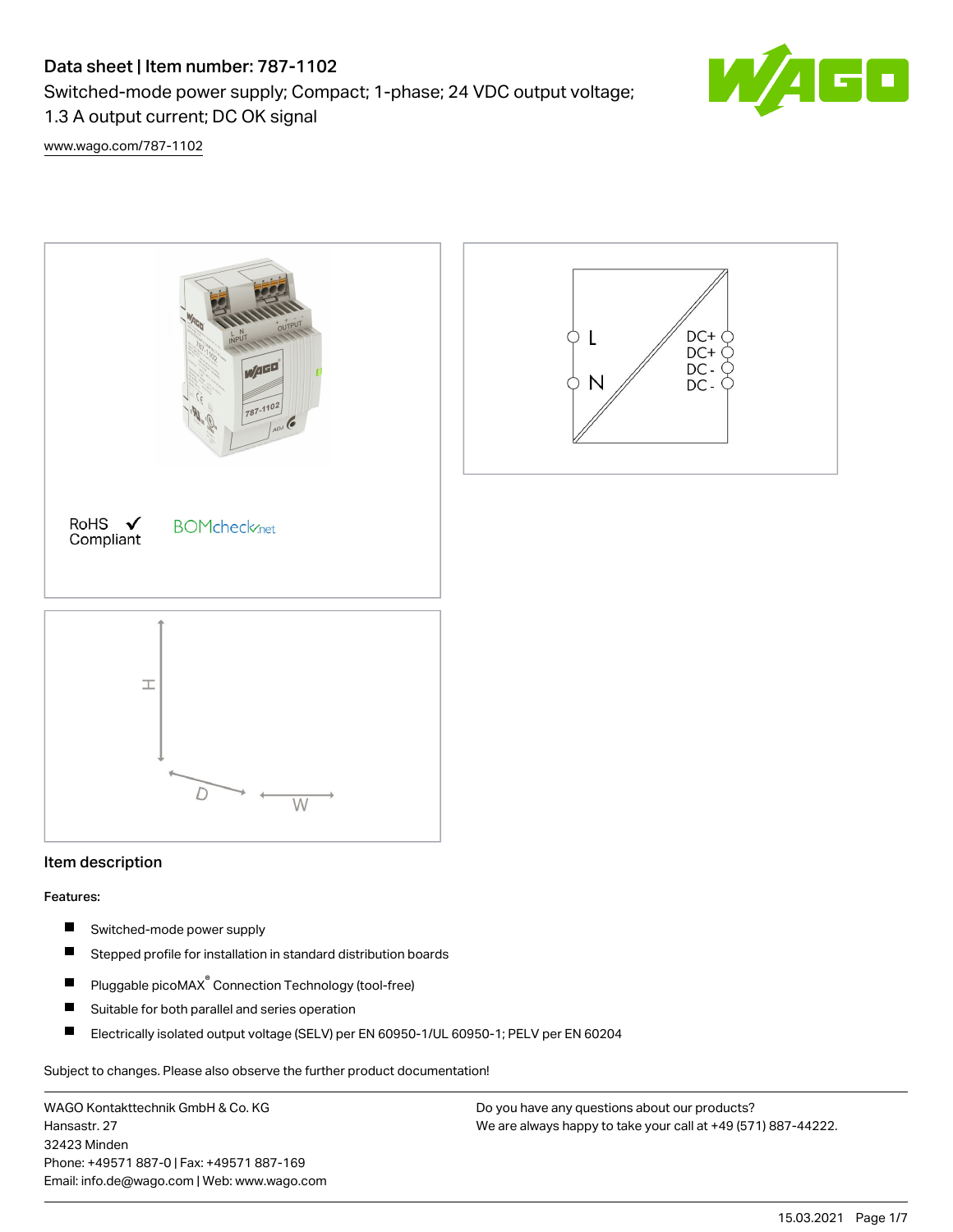

## Data Technical data

#### Input

| Phases                                  | ◀                                              |
|-----------------------------------------|------------------------------------------------|
| Nominal input voltage U <sub>inom</sub> | 1 x AC 100  240 V                              |
| Input voltage range                     | AC 85  264 V; DC 120  373 V                    |
| Input voltage derating                  | $I_0 \le 1$ A (< 100 VAC)                      |
| Nominal mains frequency range           | 44  66 Hz; 0 Hz                                |
| Input current I.                        | ≤ 0.5 A (230 VAC); ≤ 0.7 A (110 VAC)           |
| Discharge current                       | $\leq 1$ mA                                    |
| Inrush current                          | $\leq$ 30 A (NTC)                              |
| Power factor correction (PFC)           | Passive                                        |
| Mains failure hold-up time              | $\geq$ 80 ms (230 VAC); $\geq$ 10 ms (110 VAC) |

#### **Output**

| Nominal output voltage U <sub>onom</sub> | DC 24 V (SELV)                                   |
|------------------------------------------|--------------------------------------------------|
| Output voltage range                     | DC 22.8  26.4 V (adjustable)                     |
| Default setting                          | DC 24 V                                          |
| Nominal output current I <sub>onom</sub> | 1.3 A (24 VDC); 0.9 A (in any mounting position) |
| Nominal output power                     | 31W                                              |
| Control deviation                        | $\leq 2\%$                                       |
| Residual ripple                          | $\leq$ 100 mV (peak-to-peak)                     |
| <b>Current limitation</b>                | 1.1 $\times$ $\vert_{\text{o nom}}$ (typ.)       |
| Overload behavior                        | Constant current                                 |

#### Signaling and communication

| Signaling                  | 1 x Status indication LED (green) |
|----------------------------|-----------------------------------|
| Operation status indicator | Green LED $(U_)$                  |

## Efficiency/power losses

Power loss P<sub>l</sub>

≤ 2.6 W (230 VAC; No load); ≤ 7 W (230 VAC; Nominal load)

7.3 W (100 VAC / 24 VDC; 1.3 A)

Subject to changes. Please also observe the further product documentation!

WAGO Kontakttechnik GmbH & Co. KG Hansastr. 27 32423 Minden Phone: +49571 887-0 | Fax: +49571 887-169 Email: info.de@wago.com | Web: www.wago.com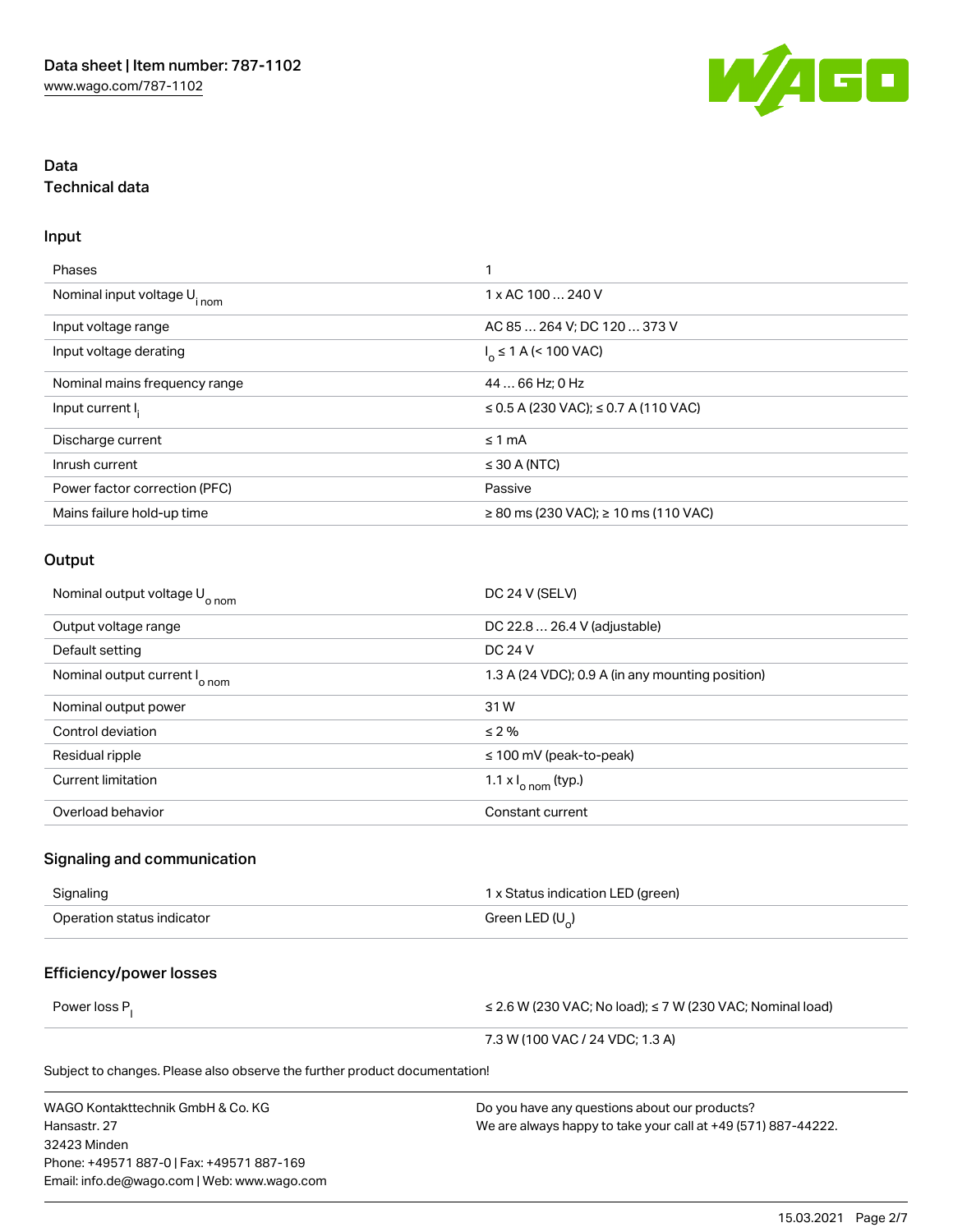[www.wago.com/787-1102](http://www.wago.com/787-1102)



# Power loss (max.)  $P_{l \text{ (max.)}}$

Efficiency (typ.) 82 %

## Circuit protection

| Internal fuse             | T 2 A / 250 VAC                                                   |
|---------------------------|-------------------------------------------------------------------|
| Required backup fusing    | An external DC fuse is required for the DC input voltage.         |
| Recommended backup fusing | Circuit breaker: 6 A, 10 A, 16 A; Tripping characteristic: B or C |

## Safety and protection

| Isolation voltage (Pri.-Sec.)     | DC 4.242 kV                             |
|-----------------------------------|-----------------------------------------|
| Protection class                  | $\mathsf{I}$                            |
| Protection type                   | IP20 (per EN 60529)                     |
| Resistance to reverse feed        | $\le$ DC 30 V                           |
| Overvoltage category              | $\mathbf{I}$                            |
| Pollution degree                  | $\overline{2}$                          |
| Transient suppression (primary)   | Varistor                                |
| Overvoltage protection; secondary | $\leq$ 40 VDC (in the event of a fault) |
| Short-circuit-protected           | Yes                                     |
| Open-circuit-proof                | Yes                                     |
| Parallel operation                | Yes                                     |
| Series operation                  | Yes                                     |
| MTBF                              | > 500,000 h (per IEC 61709)             |

## Connection data

| Connection type (1)     | Input/Output                               |
|-------------------------|--------------------------------------------|
| Connection technology   | Push-in CAGE CLAMP <sup>®</sup>            |
| WAGO Connector          | picoMAX <sup>®</sup> 5.0, WAGO 2092 Series |
| Solid conductor         | $0.22.5$ mm <sup>2</sup> / 24  12 AWG      |
| Fine-stranded conductor | $0.22.5$ mm <sup>2</sup> / 24  12 AWG      |
| Strip length            | $910$ mm $/0.350.39$ inch                  |

## Physical data

| Width  | 54 mm / 2.126 inch |
|--------|--------------------|
| Height | 89 mm / 3.504 inch |
| Depth  | 59 mm / 2.323 inch |

Subject to changes. Please also observe the further product documentation!

| WAGO Kontakttechnik GmbH & Co. KG           | Do you have any questions about our products?                 |
|---------------------------------------------|---------------------------------------------------------------|
| Hansastr. 27                                | We are always happy to take your call at +49 (571) 887-44222. |
| 32423 Minden                                |                                                               |
| Phone: +49571 887-0   Fax: +49571 887-169   |                                                               |
| Email: info.de@wago.com   Web: www.wago.com |                                                               |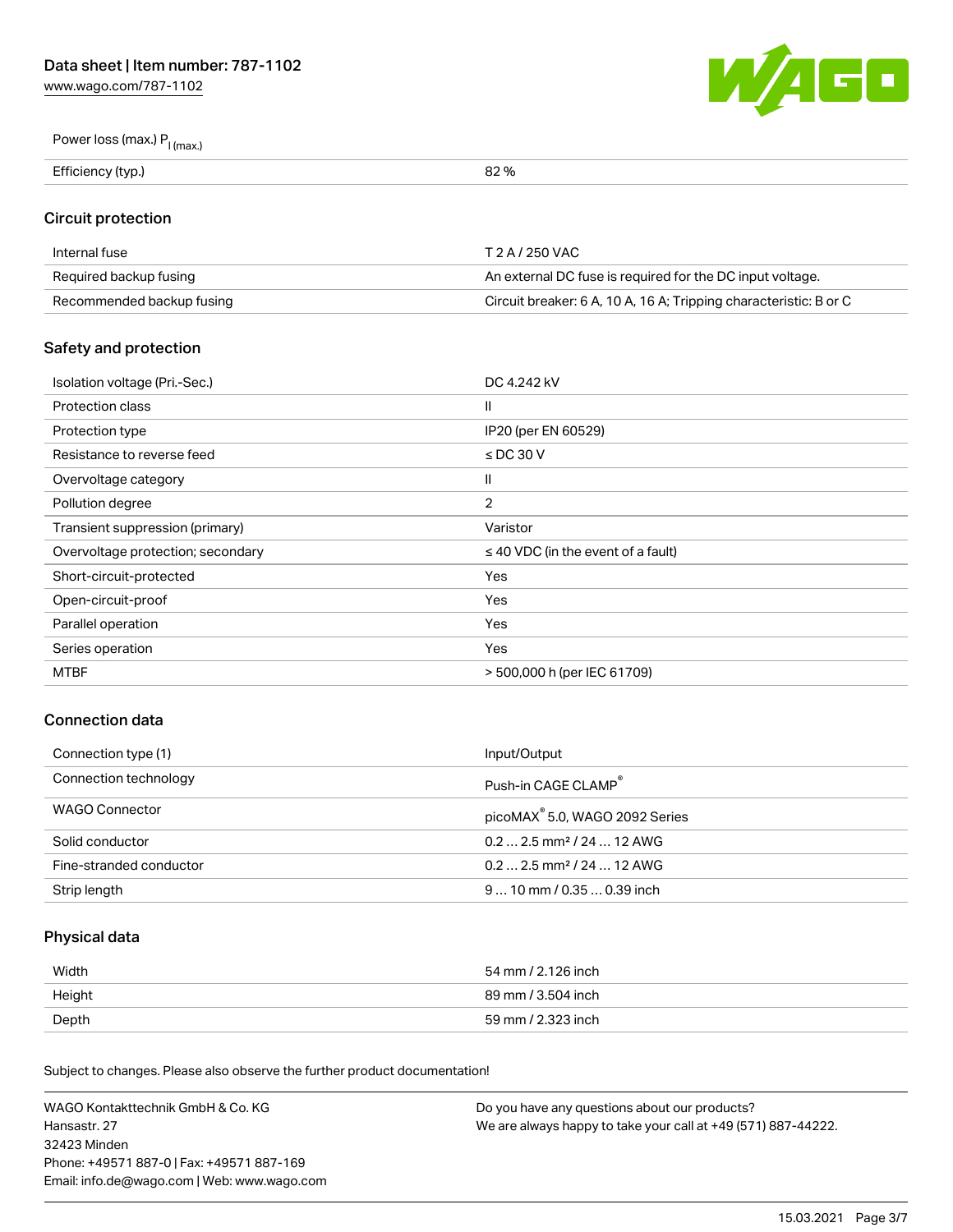[www.wago.com/787-1102](http://www.wago.com/787-1102)



#### Mechanical data

| Mounting type               | DIN-35 rail    |
|-----------------------------|----------------|
| Material data               |                |
| Flammability class per UL94 | V <sub>0</sub> |
| Weight                      | 170g           |

#### Environmental requirements

| Surrounding air temperature (operation)        | $-2560$ °C (Device starts at $-40$ °C (type-tested)) |
|------------------------------------------------|------------------------------------------------------|
| Surrounding air temperature (storage)          | $-2580 °C$                                           |
| Surrounding air (operating) temperature for UL | $-2555$ °C                                           |
| Relative humidity                              | 596 % (no condensation permissible)                  |
| Derating                                       | $-3$ %/K (> 45 °C)                                   |
| Pollution degree                               |                                                      |
| Climatic category                              | 3K3 (per EN 60721)                                   |

## Standards and specifications

| Conformity marking       |                                                    |
|--------------------------|----------------------------------------------------|
| Standards/Specifications | EN 60950-1; EN 61204-3; UL 60950-1; UL 508; DNV GL |

## Commercial data

| Packaging type        | <b>BOX</b>    |
|-----------------------|---------------|
| Country of origin     | CΝ            |
| <b>GTIN</b>           | 4055143421997 |
| Customs tariff number | 85044082900   |

#### Approvals / Certificates

#### Ship Approvals

| Logo                      | Approval                                                | <b>Additional Approval Text</b> | Certificate<br>name |
|---------------------------|---------------------------------------------------------|---------------------------------|---------------------|
| DNV-GL<br><b>MARITIME</b> | <b>DNV GL</b><br>Det Norske Veritas, Germanischer Lloyd | -                               | <b>TAA00000KT</b>   |

Subject to changes. Please also observe the further product documentation!

WAGO Kontakttechnik GmbH & Co. KG Hansastr. 27 32423 Minden Phone: +49571 887-0 | Fax: +49571 887-169 Email: info.de@wago.com | Web: www.wago.com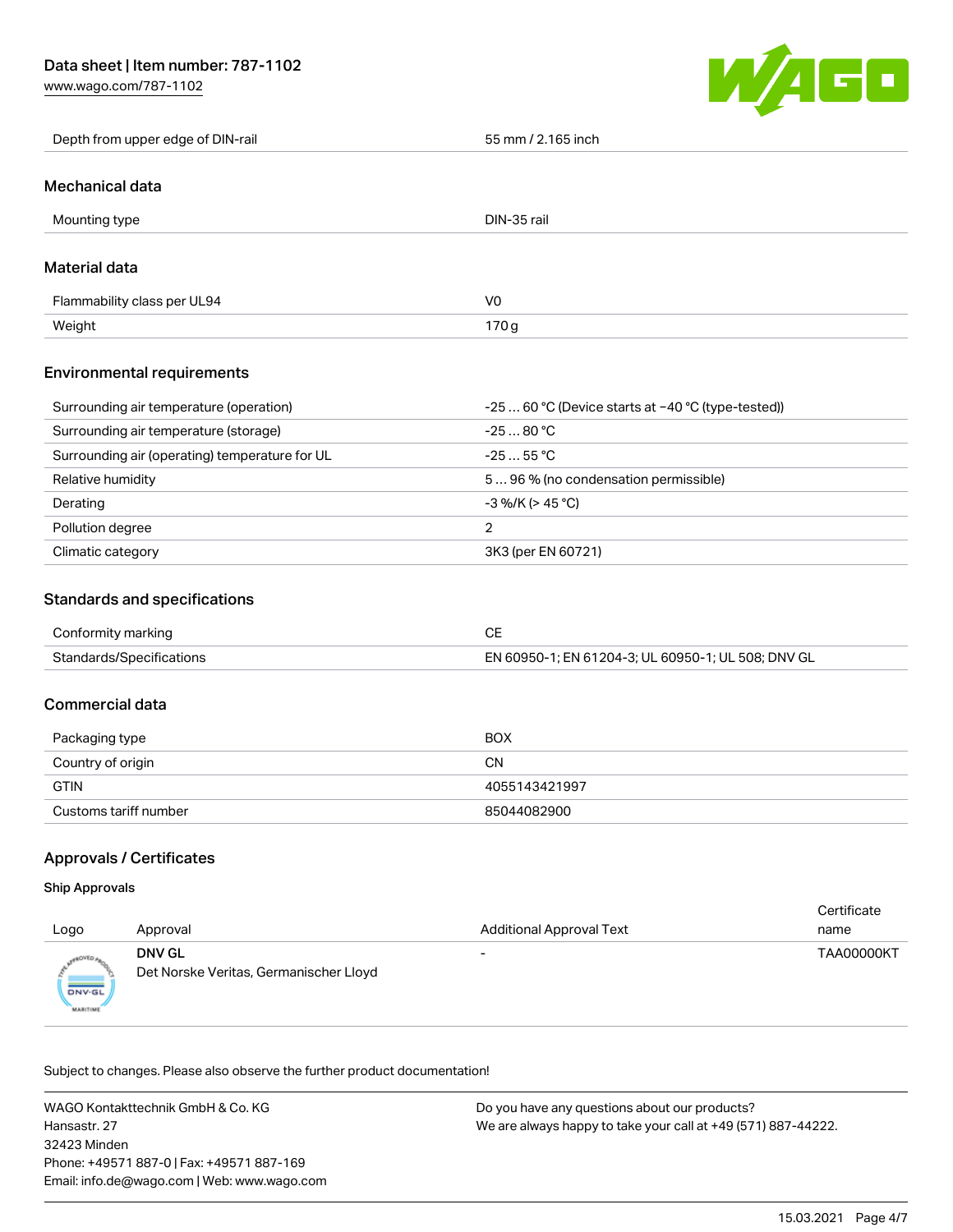#### UL-Approvals

| ×<br>V۱ | a shekara | 40 |
|---------|-----------|----|
|         |           |    |

| Logo                                     | Approval                             | <b>Additional Approval Text</b> | Certificate<br>name |
|------------------------------------------|--------------------------------------|---------------------------------|---------------------|
|                                          | UL<br>Underwriters Laboratories Inc. | <b>UL 508</b>                   | E255817             |
| $\boldsymbol{\mathcal{H}}$ <sub>us</sub> | UL<br>Underwriters Laboratories Inc. | UL 60950-1                      | E255815             |

## Compatible products

| ferrule             |                                                                                                               |                        |
|---------------------|---------------------------------------------------------------------------------------------------------------|------------------------|
|                     | Item no.: 216-201<br>Ferrule; Sleeve for 0.5 mm <sup>2</sup> / 20 AWG; insulated; electro-tin plated; white   | www.wago.com/216-201   |
|                     | Item no.: 216-202<br>Ferrule; Sleeve for 0.75 mm <sup>2</sup> / 18 AWG; insulated; electro-tin plated; gray   | www.wago.com/216-202   |
|                     | Item no.: 216-203<br>Ferrule; Sleeve for 1 mm <sup>2</sup> / AWG 18; insulated; electro-tin plated; red       | www.wago.com/216-203   |
|                     | Item no.: 216-204<br>Ferrule; Sleeve for 1.5 mm <sup>2</sup> / AWG 16; insulated; electro-tin plated; black   | www.wago.com/216-204   |
|                     | Item no.: 216-301<br>Ferrule; Sleeve for 0.25 mm <sup>2</sup> / AWG 24; insulated; electro-tin plated; yellow | www.wago.com/216-301   |
|                     | Item no.: 216-302<br>Ferrule; Sleeve for 0.34 mm <sup>2</sup> / 22 AWG; insulated; electro-tin plated; green  | www.wago.com/216-302   |
| tools               |                                                                                                               |                        |
|                     | Item no.: 210-720<br>Operating tool; Blade: 3.5 x 0.5 mm; with a partially insulated shaft; multicoloured     | www.wago.com/210-720   |
|                     | Item no.: 210-769<br>SCREWDRIVER; green                                                                       | www.wago.com/210-769   |
| Strain relief plate |                                                                                                               |                        |
|                     | Item no.: 2092-1600<br>Gripping plate; light gray                                                             | www.wago.com/2092-1600 |
|                     | Item no.: 2092-1601<br>Gripping plate; light gray                                                             | www.wago.com/2092-1601 |

Subject to changes. Please also observe the further product documentation!

WAGO Kontakttechnik GmbH & Co. KG Hansastr. 27 32423 Minden Phone: +49571 887-0 | Fax: +49571 887-169 Email: info.de@wago.com | Web: www.wago.com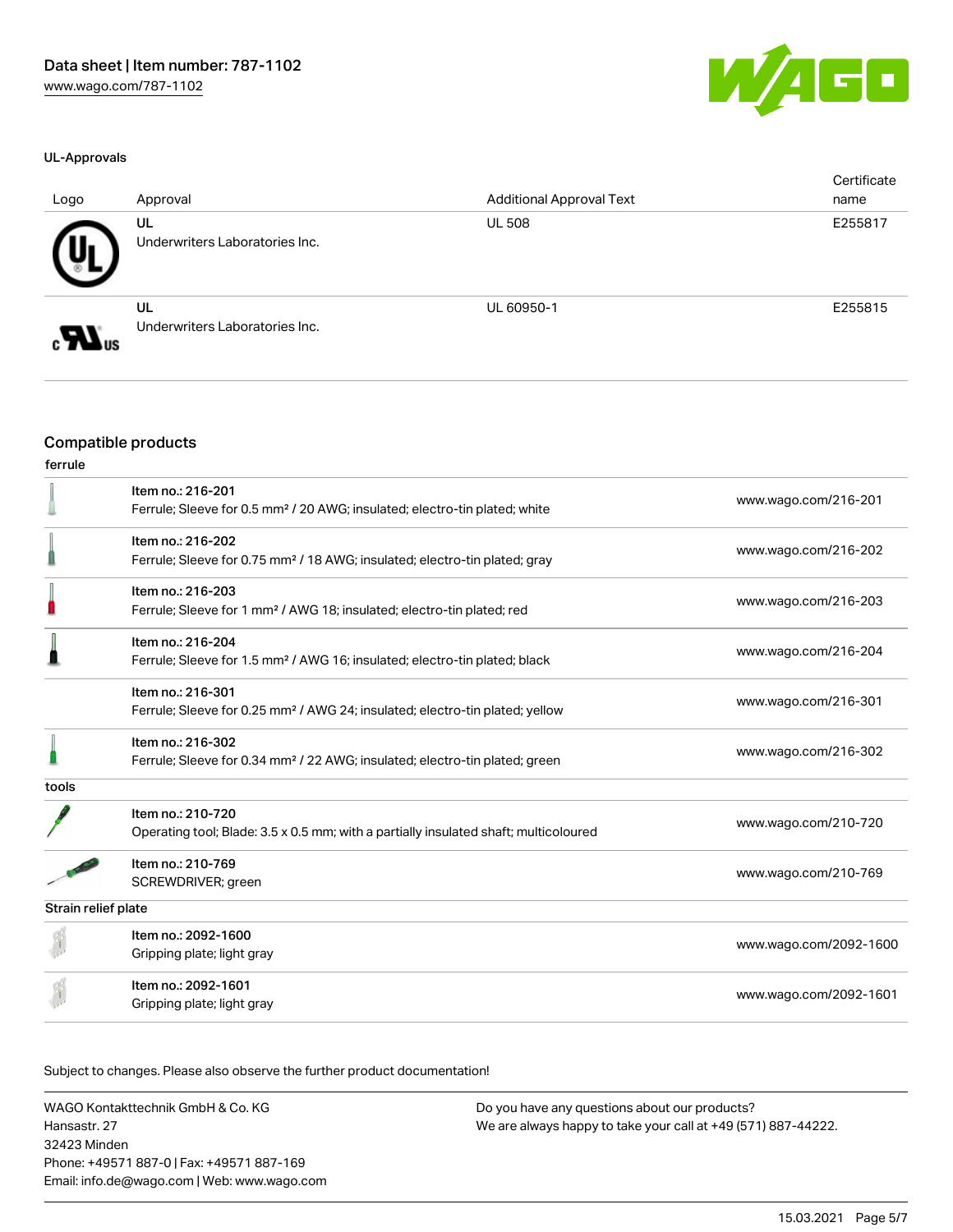

## Downloads Documentation

| pocumentatio |  |  |  |
|--------------|--|--|--|
|              |  |  |  |

Bid Text

| 787-1102                                                                                                   | 12.6.2019 | docx            | Download |
|------------------------------------------------------------------------------------------------------------|-----------|-----------------|----------|
| docx - Datei                                                                                               |           | 21.6 kB         |          |
| 787-1102                                                                                                   | 24.6.2019 | xml             | Download |
| X81 - Datei                                                                                                |           | 7.0 kB          |          |
|                                                                                                            |           |                 |          |
| <b>Instruction Leaflet</b>                                                                                 |           |                 |          |
| Primär getaktete Stromversorgungen EPSITRON COMPACT Power                                                  |           | pdf<br>325.8 kB | Download |
| <b>Additional Information</b>                                                                              |           |                 |          |
| Disposal; Electrical and electronic equipment, Packaging                                                   | $V$ 1.0.0 | pdf             | Download |
|                                                                                                            |           | 265.8 kB        |          |
|                                                                                                            |           |                 |          |
| CAD/CAE-Data                                                                                               |           |                 |          |
| CAE data                                                                                                   |           |                 |          |
| EPLAN Data Portal 787-1102                                                                                 |           | <b>URL</b>      | Download |
| WSCAD Universe 787-1102                                                                                    |           | <b>URL</b>      | Download |
|                                                                                                            |           |                 |          |
| <b>Environmental Product Compliance</b>                                                                    |           |                 |          |
| Compliance Search                                                                                          |           |                 |          |
| Environmental Product Compliance 787-1102                                                                  |           | URL             | Download |
| Switched-mode power supply; Compact; 1-phase; 24 VDC output voltage; 1.3 A<br>output current; DC OK signal |           |                 |          |

#### Installation Notes

Subject to changes. Please also observe the further product documentation!

WAGO Kontakttechnik GmbH & Co. KG Hansastr. 27 32423 Minden Phone: +49571 887-0 | Fax: +49571 887-169 Email: info.de@wago.com | Web: www.wago.com